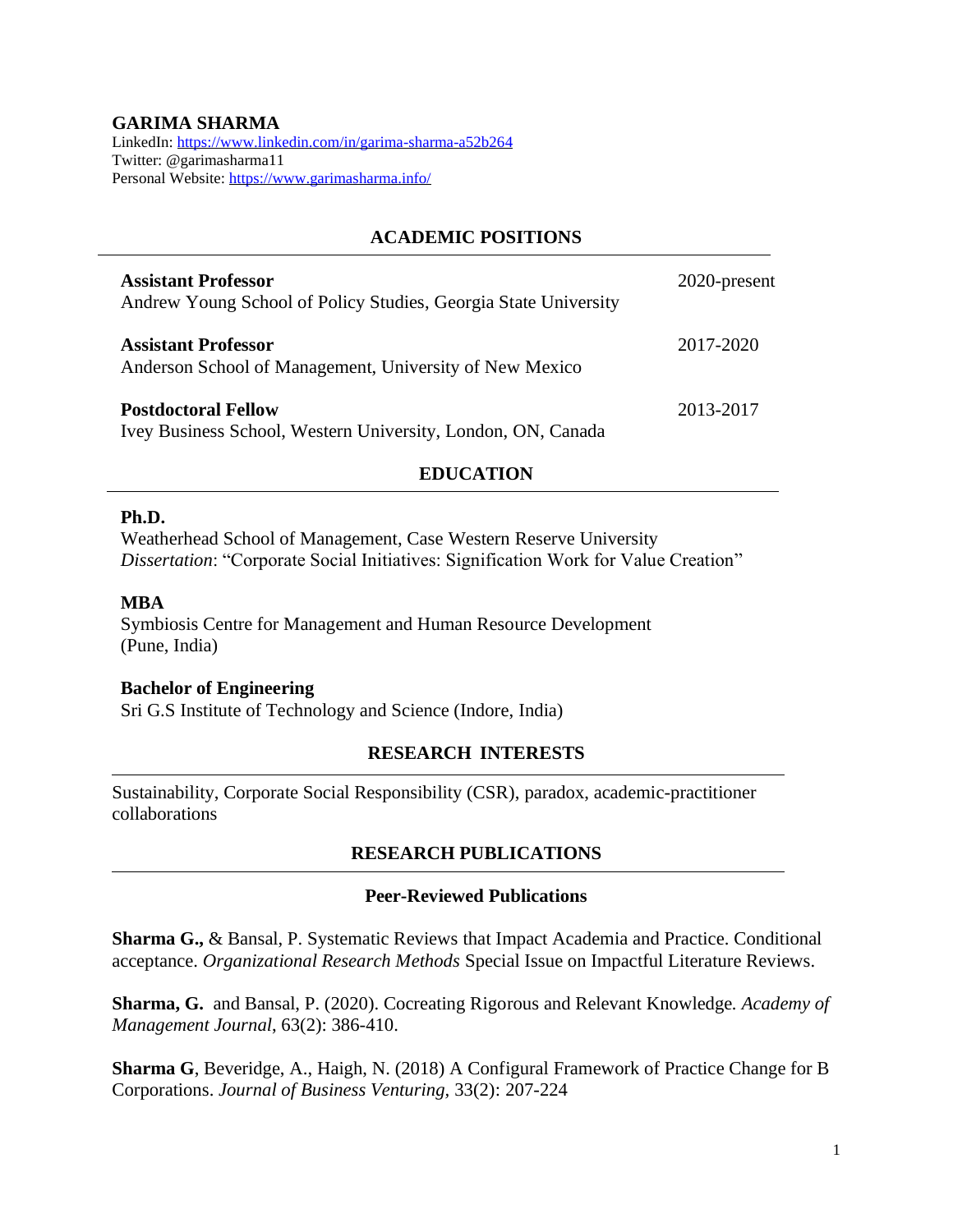**Sharma, G**.**,** & Jaiswal, A.K. (2017) Unsustainability of Sustainability: Cognitive Frames and Tensions in Bottom of the Pyramid Projects. *Journal of Business Ethics*, 148(2): 291-307.

**Sharma, G**., & Bansal, P. (2017). Partners for Good: How Business and NGOs Engage the Commercial-Social Paradox. *Organization Studies.* 38(3-4): 341-364. **Sharma, G.** (2015). Making Social Issues Count: How Businesses Make Responsible Strategic Decisions. *Academy of Management Proceedings*. doi:10.5465/AMBPP.2015.240

**Sharma, G**. & Good, D. (2013). The Work of Middle Managers: Sensemaking and Sensegiving for Creating Positive Social Change. *Journal of Applied Behavioral Science,* 49(1): 95-122.

### **Under Review**

Gehman, J., **Sharma, G.** & Beveridge, A. Rhizomatic Agency: Addressing Grand Challenges through Institutional Entrepreneuring. Second Revise & Resubmit at *Organization Studies*

Hahn T., **Sharma G.**, & Glavas, A. Being One's Own Master? Employees' Experience of and Response to Tensions in CSR. Under review at *Journal of Management Studies.*

### **Working Papers**

**Sharma, G.** & Bansal, P. Making Social Issues Count: How Businesses Make Responsible Strategic Decisions. In preparation to submit to *Organization Science.*

Beveridge, A., **Sharma, G.** & Gehman, J. Renewing Vows: Why Organizations Bolster their Commitment to Doing Good? In preparation to submit to *Academy of Management Journal.*

Carlsen, A., Rhodes, C., & **Sharma, G.** Gift of the world: Responsibility and openness in organizational theory construction. In preparation to submit to *Organization Science*.

### **Book Chapters**

Besharov, M. L. & **Sharma, G.** 2017. Paradoxes of Organizational Identity. In Lewis, M. W., Smith, W. K., Jarzabkowski, P., & Langley, A. (Eds.), *The Oxford Handbook of Organizational Paradoxes: Approaches to Plurality, Contradictions, and Tensions*. New York: Oxford University Press.

Fry, R., & **Sharma, G**. (2013). Generativity: Reconceptualizing the Benefits of Green Buildings, In R. Henn, and A. Hoffman (Eds.) *Constructing Green: Sustainability and the Places We Inhabit*, MIT Press: Cambridge, MA.

### **Teaching Related Publications**

*Case Studies* **Sharma, G.**, & Hyatt, D. H. (2013). Taj Hotels: Building Sustainable Livelihoods. *Ivey Publishing, Product Number: 8B12C032.*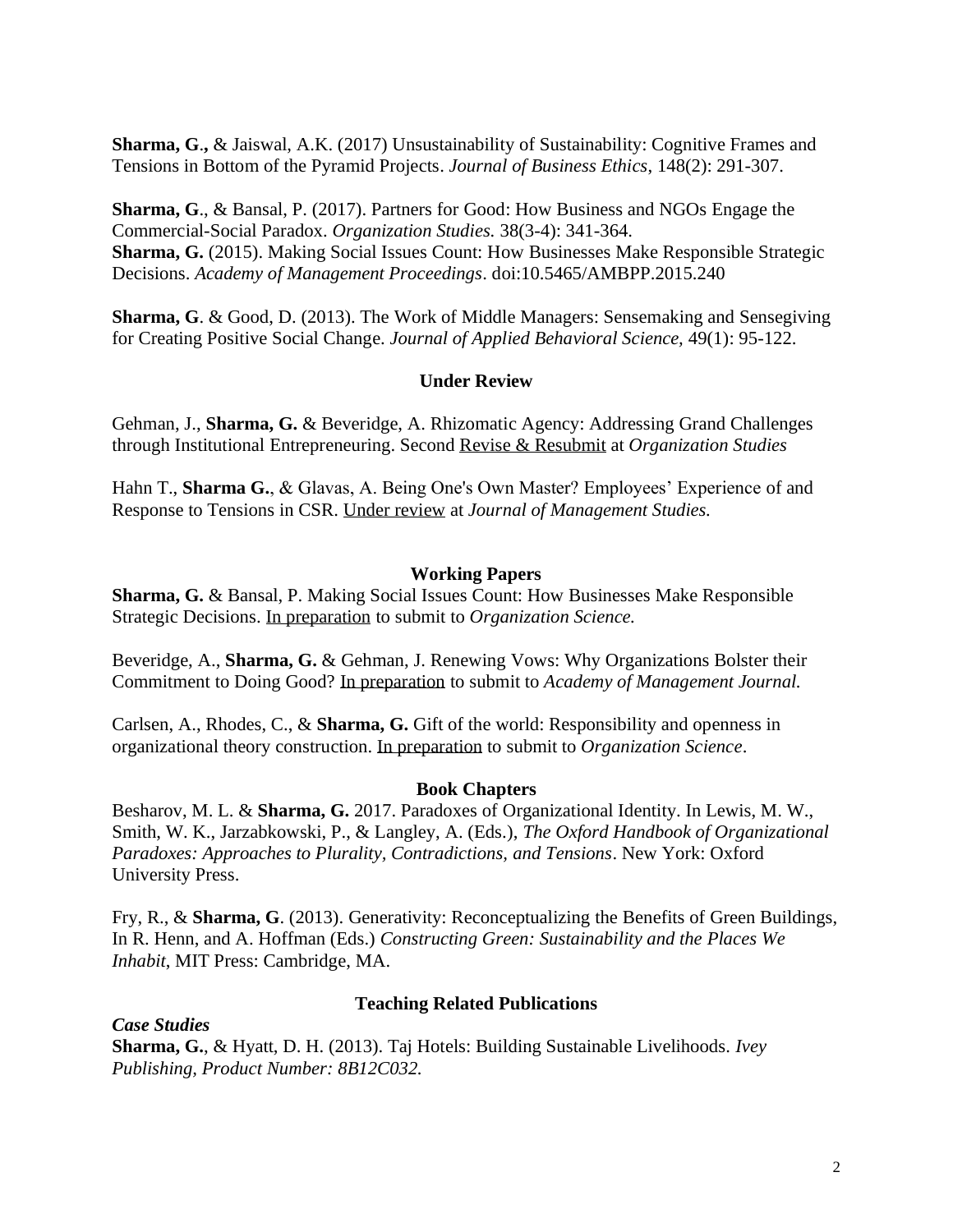**Sharma, G.**, Laszlo, C, & Ghatge, I. (2013). Ford Motor Company: New Shades of Green through Soy Foam. *Ivey Publishing, Product Number: 9B13M109.*

**Sharma, G.**, Ghatge, I., & Laszlo, C. (2012). Sustainability at Tetra Pak: Recycling Postconsumer Cartons. *Ivey Publishing, Product Number: 9B12M069.*

Laszlo, C., Eric, H, Ghatge, I., & **Sharma, G**. (2012). Tennant company: Can "Chemical-Free" be a pathway to competitive advantage? *Ivey Publishing, Product Number: 9B12M020***.**

Palan, H., Jaiswal, A., Singh, J., **Sharma, G**. (2011). Prayas by Sanofi-Aventis in India: Making healthcare accessible to the bottom of the pyramid. *ECCH Number: 511-084-1*, and *Indian Institute of Management, Ahemdabad***.**

**Sharma, G.**, & Chatterjee, S. (2011) Fairmount Minerals. *Ivey Publishing*, *Product Number: 9B11M059*

### *Peer Reviewed Publications*

Kolb, A. Y., Kolb, D.A., Passarelli, A., **Sharma, G**. (2014). On Becoming an Experiential Educator: The Educator Role Profile. *Simulation and Gaming*, 45(2): 204-234.

## *Book Chapter*

**Sharma, G.**, & Kolb, D.A, (2010) The Learning Flexibility Index: Assessing Contextual Flexibility in Learning Style, In S. Rayner, and E. Cools (Eds.), *Style Differences in Cognition, Learning, and Management: Theory, Research and Practice,* Routledge: New York, NY.

# **AWARDS**

*2019 Finalist for AOM ITC Emerald Best International Symposium Award* "Putting B Corporations Under the Microscope: Exemplars and Future Directions"

*2019 Finalist for Green Gown Awards Endorsed by UN Environment* Co-investigator on project on Innovating for Sustainability

*2016 Best Paper Award*, International Association for Business and Society "Making Social Issues Count: How Businesses Address Social Issues in Strategic Decision-Making"

*2012 Special Highly Commended Mention,* EFMD Case Writing Competition "Prayas by Sanofi-Aventis in India: Making Healthcare Accessible to the Bottom of the Pyramid"

*2011 Best Paper Award*, Ivey/ARCS PhD Sustainability Academy, Western Univ. "More Than Business or Business as Usual: Exploring the Paradox of Hybrid Practices"

# **GRANTS**

2019 A Study of Micro-entrepreneurship in Slums in Bhubaneswar, India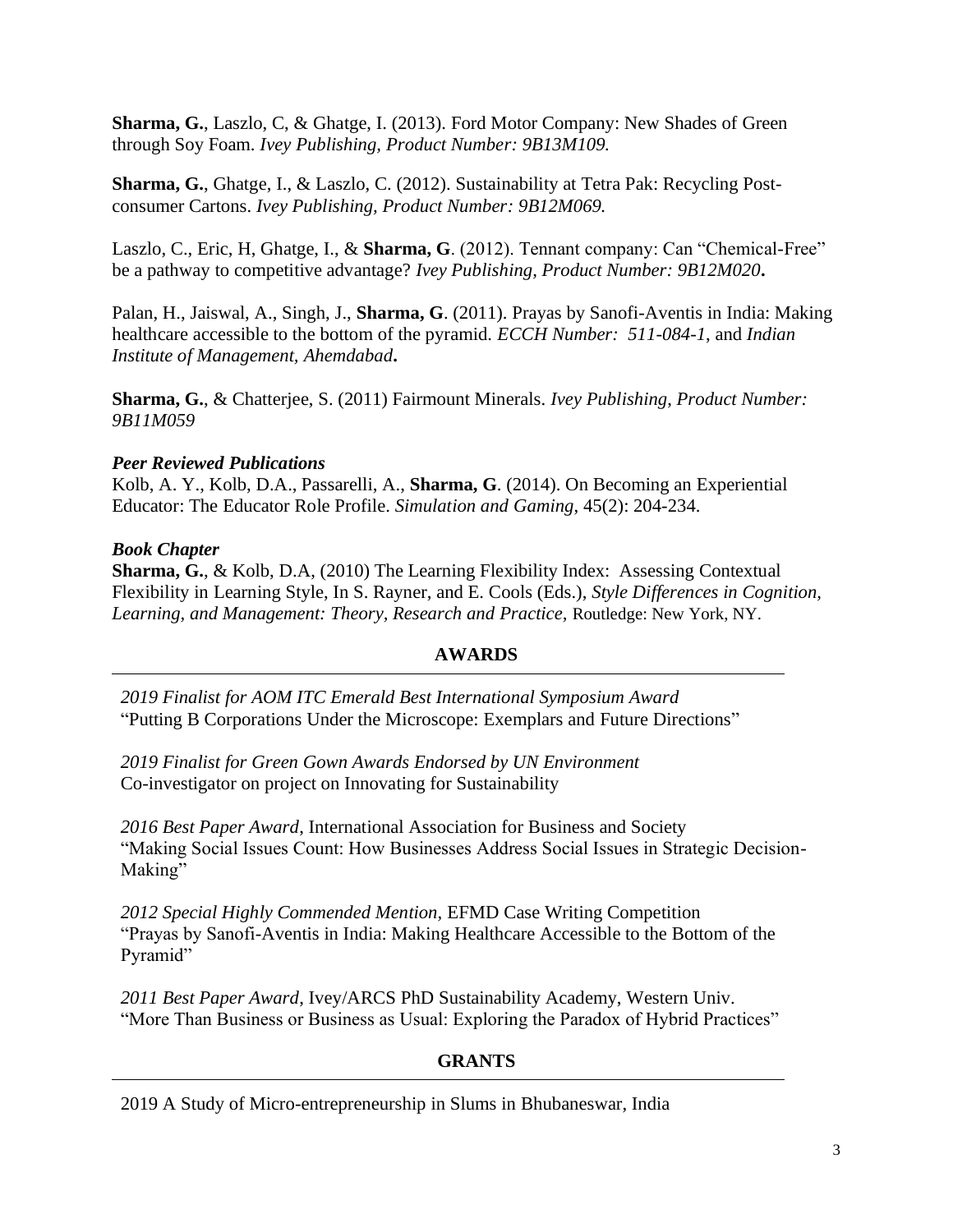Research Allocation Grant, University of New Mexico Amount: **USD 10,000**

2016-19 Climate Change Risks and Opportunities for B Corporations in Latin America, IDRC Amount: **CAD 529,900** 2015-17 Ontario Centre for Excellence Talent Edge Fellowship Program Amount: **CAD 115,000**

2014 MITACS-Accelerate Graduate Internship Program Amount: **CAD 75,000**

2012 Center for Advancement of Social Entrepreneurship Initiative on Impact Investing (Case i3) at Duke and B Lab Amount: **USD 6,500**

2012 Sherm Grinnell Scholarship, Department of Organizational Behavior, Case Western Reserve University Amount: **USD 2,000**

2010 Inamori Research Fellowship, Inamori International Center for Ethics and Excellence, Case Western Reserve University Amount: **USD 10,000**

### **TEACHING EXPERIENCE**

| <i>Strategic Management</i> (Undergraduate Course, taught both online and | 2017, 2018, |
|---------------------------------------------------------------------------|-------------|
| traditional classroom formats), UNM Anderson School of Management         | 2019, 2020  |
| Managerial Ethics and Decision Making (Online MBA Course),                | Fall 2016,  |
| Athabasca University                                                      | Spring 2017 |
| <i>Innovation and Change</i> (MBA Course), Clayton State University       | Fall 2016   |

### **PROFESSIONAL SERVICE**

#### **Volunteering**

Academy of Management ONE Division Junior Faculty Consortium Organizer, 2017, 2018, 2019

Academy of Management ONE Division, Associate Editor for the Scholarly Program, 2017, 2018

Academy of Management OMT Division Communications Team, 2016

Academy of Management GDO Division Program Team (Assistant to the Program Chair), 2010 Academy of Management ODC Division Program Team (Assistant to the Program Chair), 2009 B Academics Roundtable Organizer, 2018, 2019